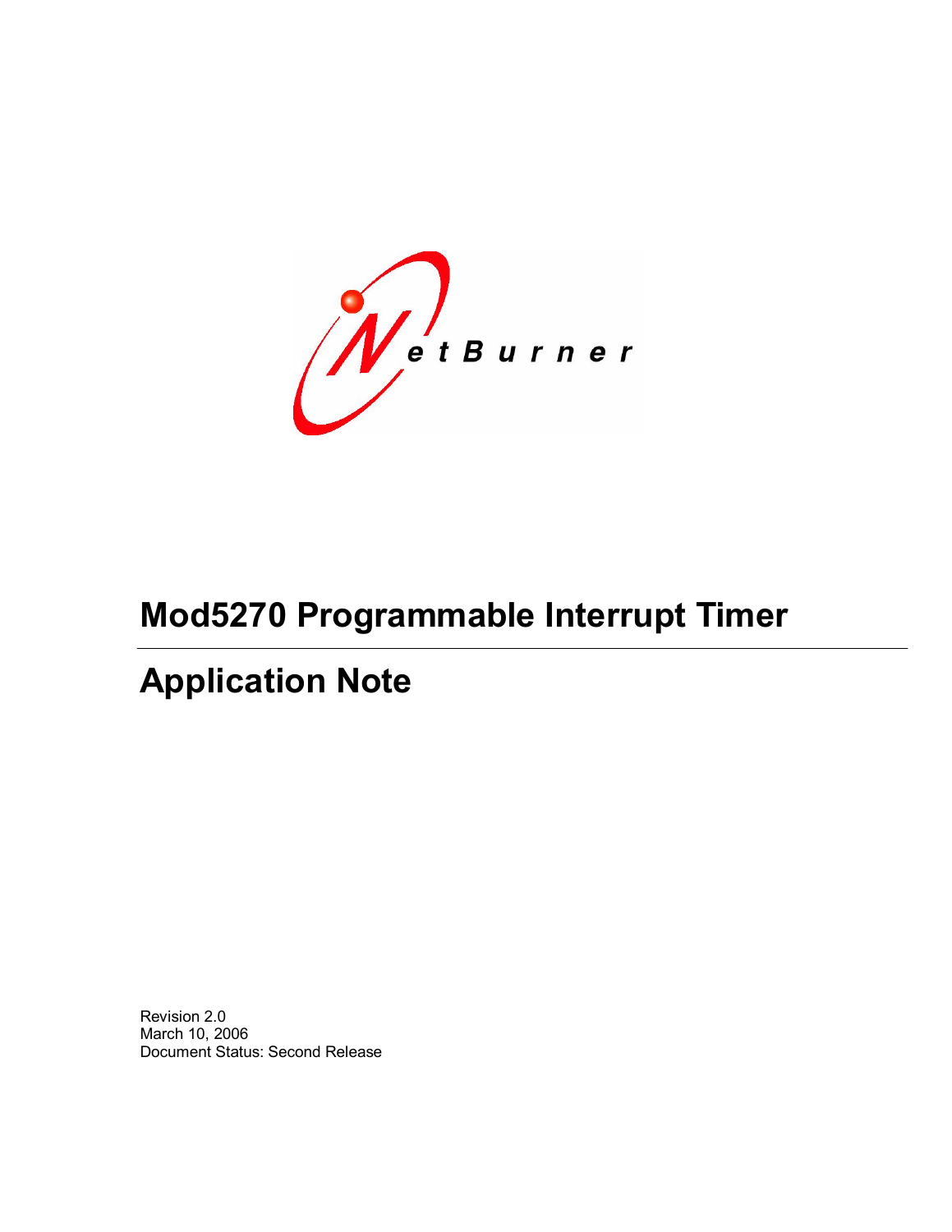# *Table of Contents*

| Introduction                           |   |
|----------------------------------------|---|
| <b>PIT</b> Registers                   | 3 |
| PIT Control and Status Register (PCSR) | 3 |
| PIT Modulus Register (PMR)             |   |
| PIT Count Register (PCNTR)             |   |
| Program Example                        |   |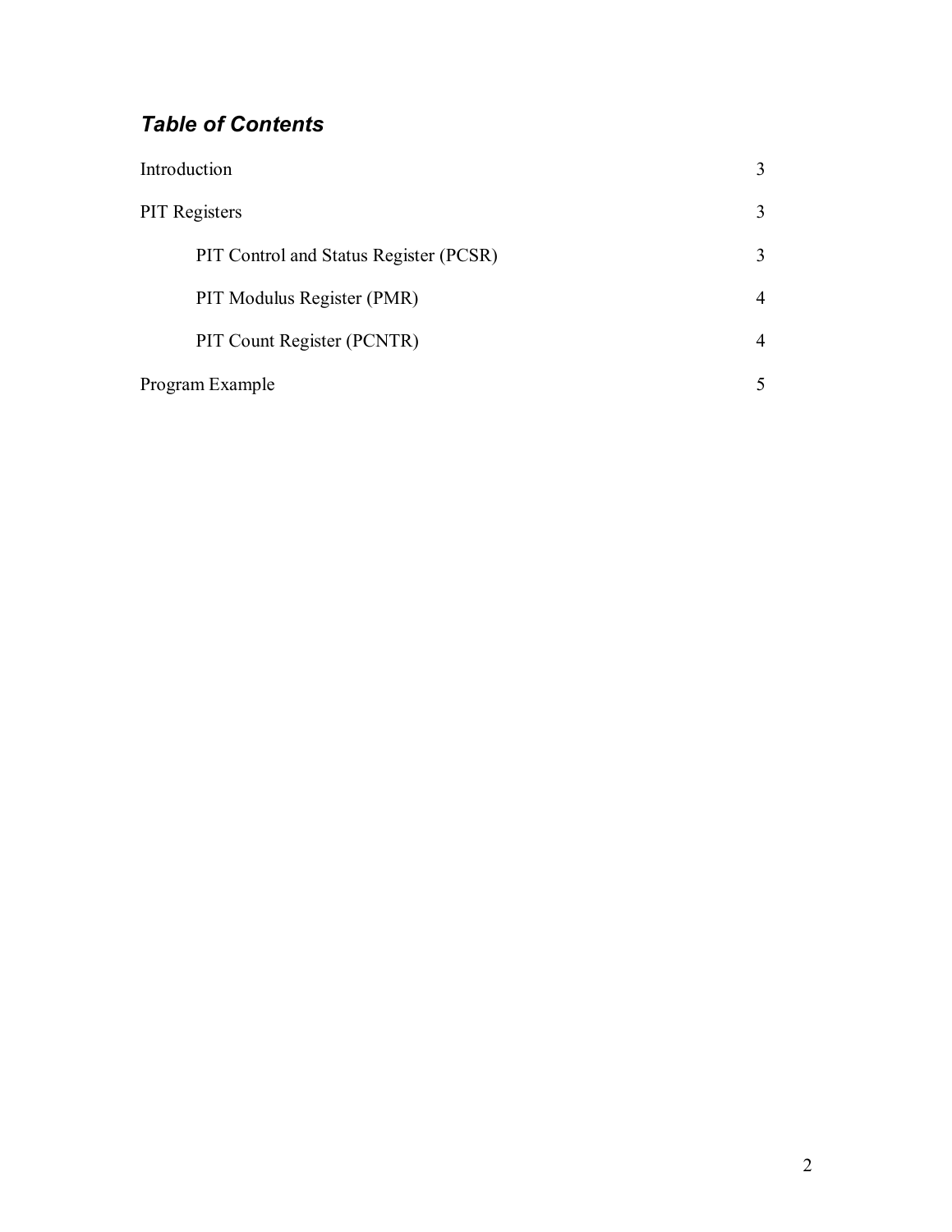### *Introduction*

The Mod5270 has four programmable interrupt timer modules, PIT0-PIT3 (PIT0 is reserved for the uCOS timer). Each PIT is a 16-bit timer that provides precise interrupts at regular intervals with minimal processor intervention. The timer can either count down from the value written in the modulus register, or it can be a free-running downcounter.

This application note will describe the use of the timers, as well as provide an example program that uses one of the timers to create interrupts at a regular interval. The example is useful both for learning how to use interrupts as well as the PIT functions. Additional information concerning the PITs are available in the MCF5271 Reference Manual, Chapter 21 (Revision 1.1).

## *PIT Registers*

The PIT modules involve the use of three types of 16-bit registers: the PIT Control and Status Register (PCSR), PIT Modulus Register (PMR), and the PIT Count Register (PCNTR). Each PIT module has its own set of registers. The PCSR and PMR registers have read and write access while the PCNTR register only has read access. The following subsections describe these registers.

#### *PIT Control and Status Register (PCSR)*

The PCSR registers configure the corresponding timer's operation. You can enable/disable interrupts and the PITs, set the starting value for down-counting, determine when to reload a new starting value, and more with this register. Additional information about the use of this register can be found in section 21.2.1.1 of the reference manual.

An important note that requires attention is the configuration of the prescalar on bits 11-8 of the PSCR register. Configuring and generating the PIT clock requires knowing the system clock, PIT modulus value, and prescalar value for the desired timeout period. The following equation is used to calculate the timeout period for the PIT clock:

```
T = PIT Timeout Period [Seconds (s)]
P = PIT Prescalar 
M = PIT Modulus Value 
F = PIT Frequency [Hertz (Hz)]
S = System Clock [Hertz (Hz)] 
To determine desired timeout period:
T = ( P x ( M + 1 ) x 2 ) / STo determine PIT modulus value using desired PIT frequency
M = [S / (2 \times P \times F)] - 1
```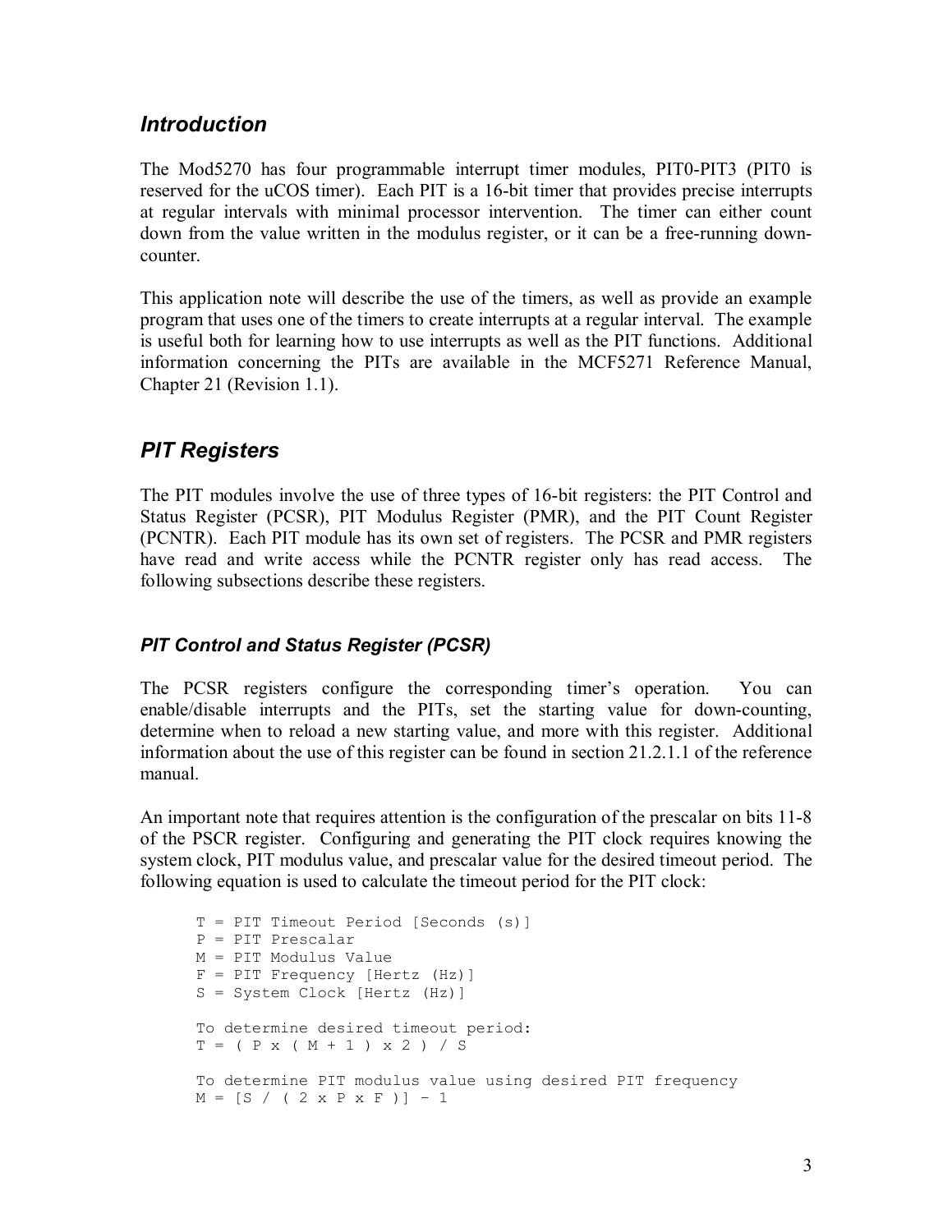For example, lets say that a timeout period of about 0.001 second (1000 Hz) is needed. The system clock of the Mod5270 is 147.456 Mhz, so we have a value of 147,456,000 Hz for S. Using a system clock divisor value (prescalar value) of 16 is sufficient for 0.001 second. Knowing what prescalar value is needed depends on the desired timeout period. The PIT Modulus Register is only 16 bits, so the highest starting value it will count down from is 0xFFFF, or 65,535. If a larger time interval is used, such as 1 second, then a system clock divisor of 16 is not enough. The divisor would need to be larger, such as 32,768 (a bit configuration value of "1111" for the PCSR register from table 21-3) in order to keep the value of the modulus register under the maximum value. All that's left now is determining the modulus value, which comes out to be about 4607. With the prescalar bit configuration set to "0100" (from the prescalar table for system clock divisor of 16 of table 21-3), PIT Modulus Register written with the value 4607, and PCSR[1:0] written with "11" (reloads the down-counter from PMR once it reaches zero and enables the PIT), you get a PIT clock cycle of 0.001 second.

#### *PIT Modulus Register (PMR)*

The 16-bit read/write PMR contains the timer modulus value that is loaded into the PIT counter when the count reaches 0x0000 and the PCSR[RLD] (reload) bit is set. Additional information on how to calculate the modulus value can be found in the previous section on the PIT Control and Status Register.

When the PSCR[OVW] (overwrite) bit is set, PMR is transparent, and the value written to PMR is immediately loaded into the PIT counter. The prescalar counter is reset (0xFFFF) anytime a new value is loaded into the PIT counter and also during reset. Reading the PMR returns the value written in the modulus latch. Reset initializes the PMR to 0xFFFF.

#### *PIT Count Register (PCNTR)*

The 16-bit read-only PCNTR contains the counter value. Reading the 16-bit counter with two 8-bit reads is not guaranteed to be coherent. Writing to PCNTR has no effect, and write cycles are terminated normally.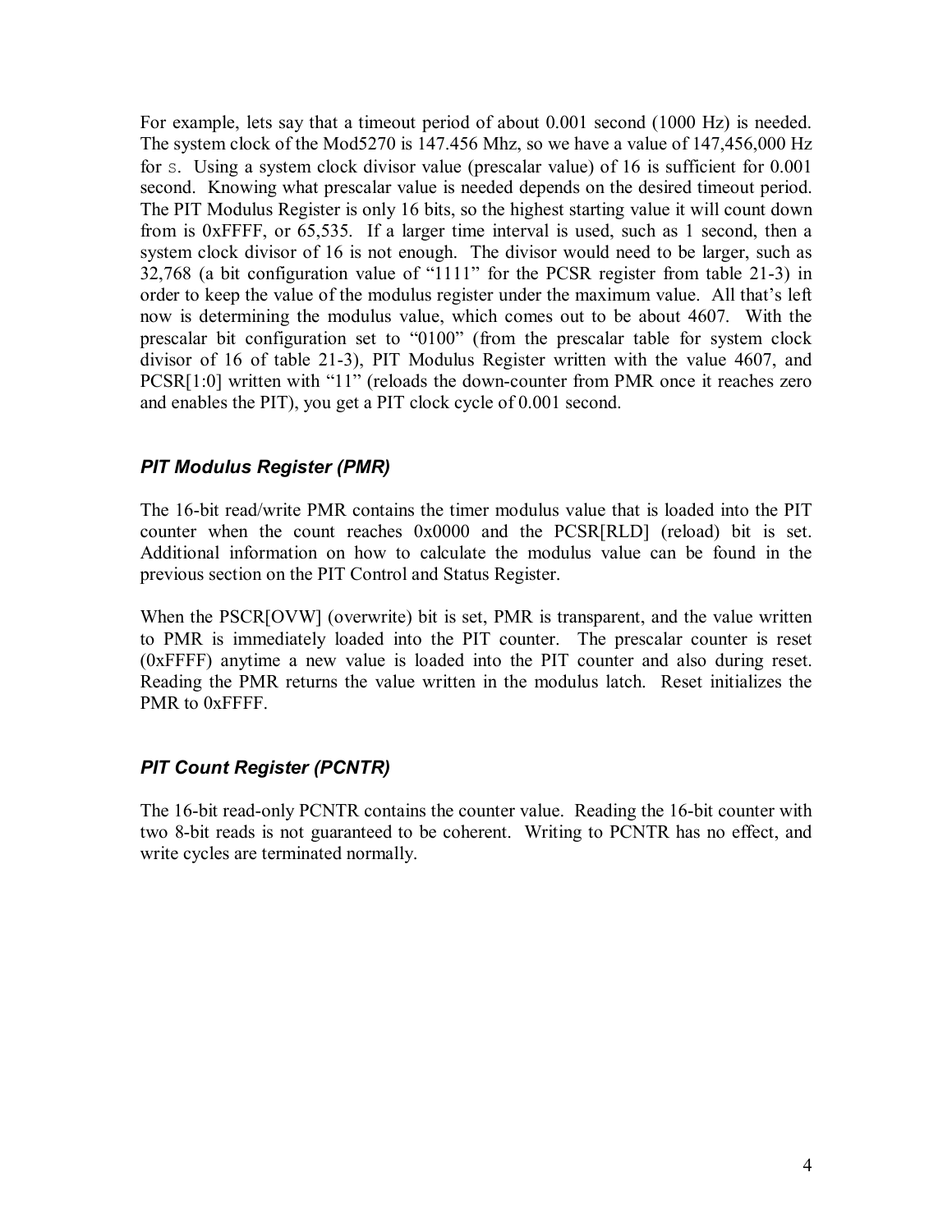### *Program Example*

The general procedure for setting up a PIT typically involves three steps: 1) Define an interrupt service routine, 2) Configure the PIT, and 3) Start the PIT. The following example program will configure IRQ2 to interrupt one PIT request event approximately every  $1/1000$ <sup>th</sup> second (1000 Hz) via the PIT1 module.

```
/*********************************************************************
 * This example program exercises the programmable interrupt timer   * 
 * the MCF5270 CPU.                                                  * 
                  *********************************************************************/
#include "predef.h" 
#include <stdio.h>
#include <ctype.h>
#include <startnet.h> 
#include <autoupdate.h> 
#include <dhcpclient.h> 
#include <smarttrap.h>
#include <taskmon.h>
#include <..\MOD5270\system\sim5270.h>
#include <cfinter.h>
#include <utils.h>
#include <pins.h>
//
// Function prototypes  Instruct the C++ compiler not to mangle the
// function names 
//
extern "C" 
{
   void UserMain( void *pd );
   //
   // This function sets up the 5270 interrupt controller
   //
   void SetIntc( long func, int vector, int level, int prio );
}
const char *AppName = "MOD5270 PIT Example"; // App name for IPSetup
volatile DWORD pitr count;
/////////////////////////////////////////////////////////////////////// 
// INTERRUPT  PIT interrupt service routine
//
INTERRUPT( my_pitr_func, 0x2600 )
{
   static WORD led_count; // For incrementing carrier board LEDs
   WORD tmp = sim.pit[1].pcsr; // Get PIT1 Control & Status Register 
                                  // data 
   //
   // Clear PIT1  Refer to table 213 for more information on what
   // bits are being cleared and set 
   //
```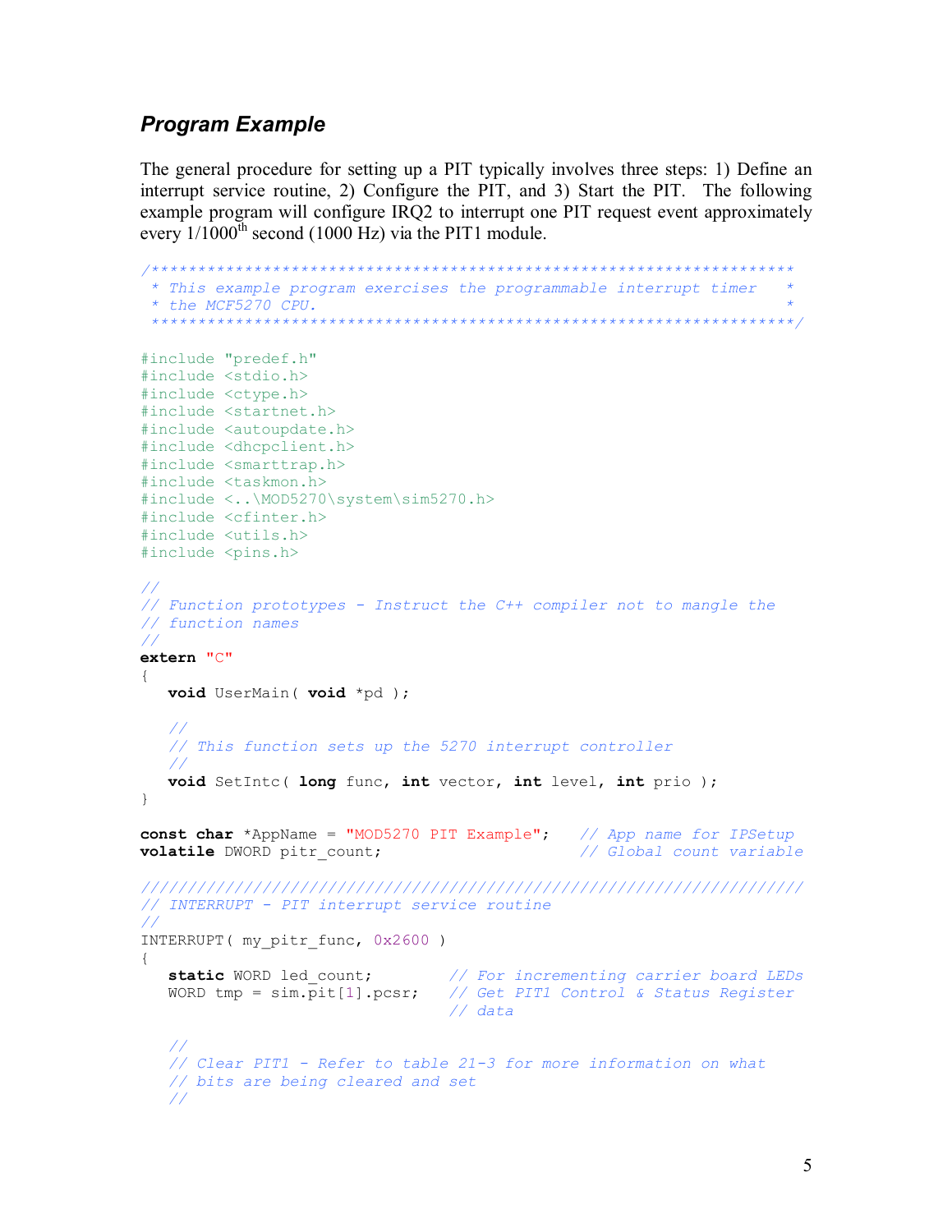```
tmp &= 0xFF0F; // Bits 47 cleared
  tmp \&= 0 \times FFOF;<br>
tmp \mid= 0 \times OF;sim.pit[1].pcsr = tmp;
   //
   // You can add you ISR code here
  //  Do not call any RTOS function with pend or init in the function
  //   name 
   //  Do not call any functions that perform a system I/O read,
   //   write, printf, iprintf, etc. 
   //
  putleds( led_count++ ); // Increment carrier board LEDs
  pitr_count++; // Increment when an interrupt occurs 
   //
   // Toggle MOD5270 pin J248 to view the interrupts on an
  // oscilloscope. One cycle will be twice the time period. This
  // feature uses the NetBurner Pins Class, so you need to include
  // pins.h.
  //
  if ( J2[48] ) { 
     J2[48] = 0;}
  else {
    J2[48] = 1;} 
/////////////////////////////////////////////////////////////////////// 
// SetUpPITR  PIT setup function. See chapter 21 of the 5271 reference 
// manual for details 
//
void SetUpPITR( int pitr_ch, WORD clock_interval, BYTE pcsr_pre /* See
                table 21-3 in the reference manual for bits 8-11 \times/
{ 
  WORD tmp;
  if ( ( pi ch < 1 ) || ( pi ch > 3 ) )
   { 
     iprintf( "*** ERROR - PIT channel out of range ***\r\n\cdot);
     return; 
  }
   //
   // Populate the interrupt vector in the interrupt controller. The 
   // SetIntc() function is supplied by the NetBurner API to make the
  // interrupt control register configuration easier
   //
  SetIntc( ( long ) &my pitr func, 36 + \text{pitr ch}, 2 \frac{\pi}{3} /;
   //
   // Configure the PIT for the specified time values
   //
  sim.pit[pitr_ch].pmr = clock_interval; // Set PIT modulus value
  tmp = pcsr_pre; 
  tmp = (tmp \leq 8) | 0x0F;sim.pit[pitr_ch].pcsr = tmp; // Set system clock divisor to 16 and
```
}